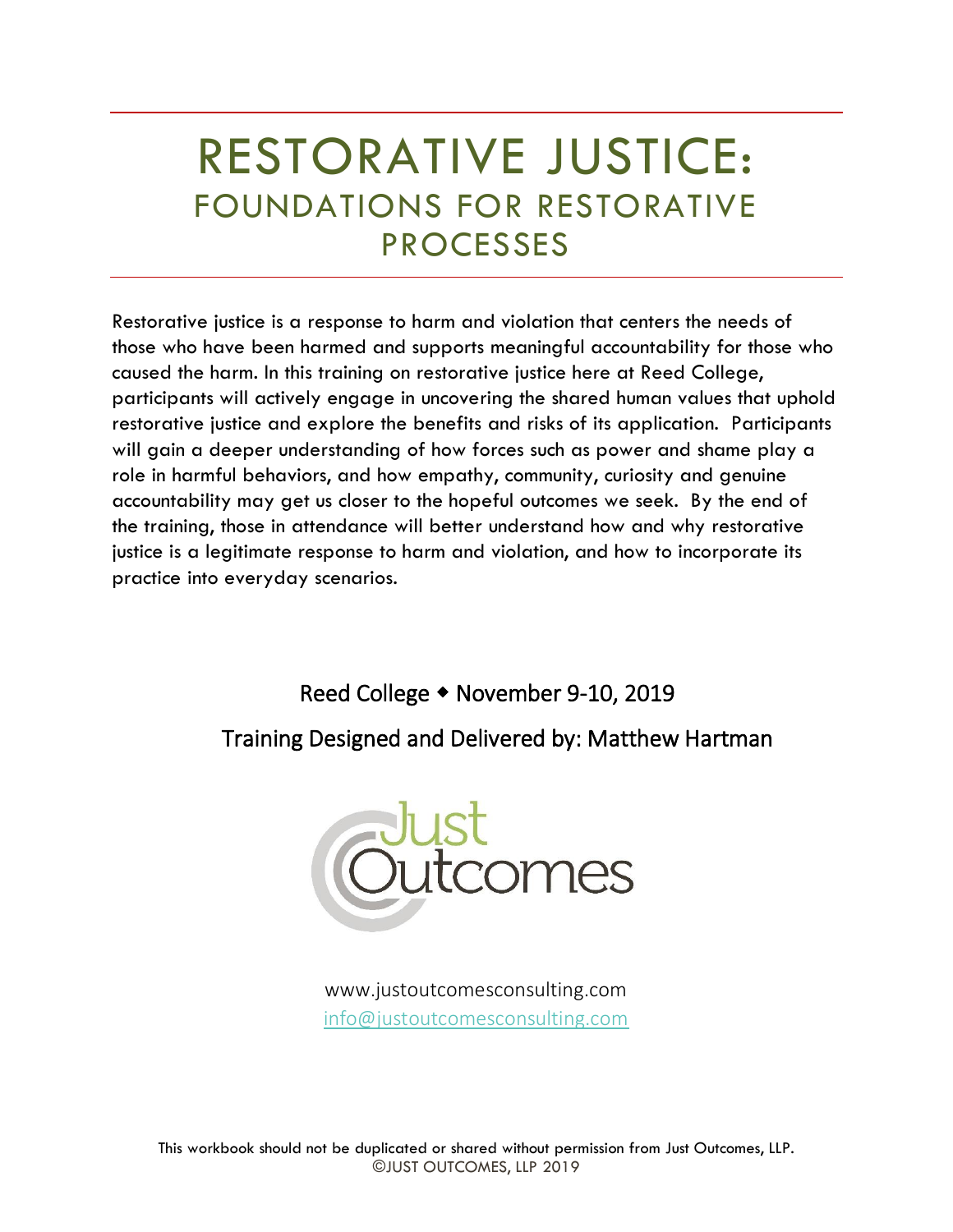# TRAINING OBJECTIVES

#### **By the end of the training, participants will have:**

- □ *examined links between restorative justice values and collective values;*
- □ *recorded collectively recognized needs resulting from crime and harm;*
- □ *discussed key misunderstandings of restorative justice;*
- □ deduced the most influential forces that shape pro-social behavior;
- □ *assessed purpose and outcomes of punishment;*
- □ *explored shame's role in personal behaviors and relationships;*
- □ *evaluated power and authority's role in responding to crime and harm;*
- □ *practiced primary skills for supporting movement from shame to empathy;*
- □ *identified light and shadow motivations for serving others;*
- □ *differentiated between retributive and restorative justice frameworks;*
- □ *generated interests that accompany statements made by those responsible for causing harm and those harmed;*
- □ *unpacked aspects of accountability through a restorative lens;*
- □ *differentiated between three models of practice;*
- □ *assessed alignment of a provided program and restorative justice values and principles;*
- □ *utilized restorative justice principles for scenario analysis;*
- □ *debriefed documentary that is demonstrative of a victim-offender dialogue; and,*
- □ *completed training evaluations.*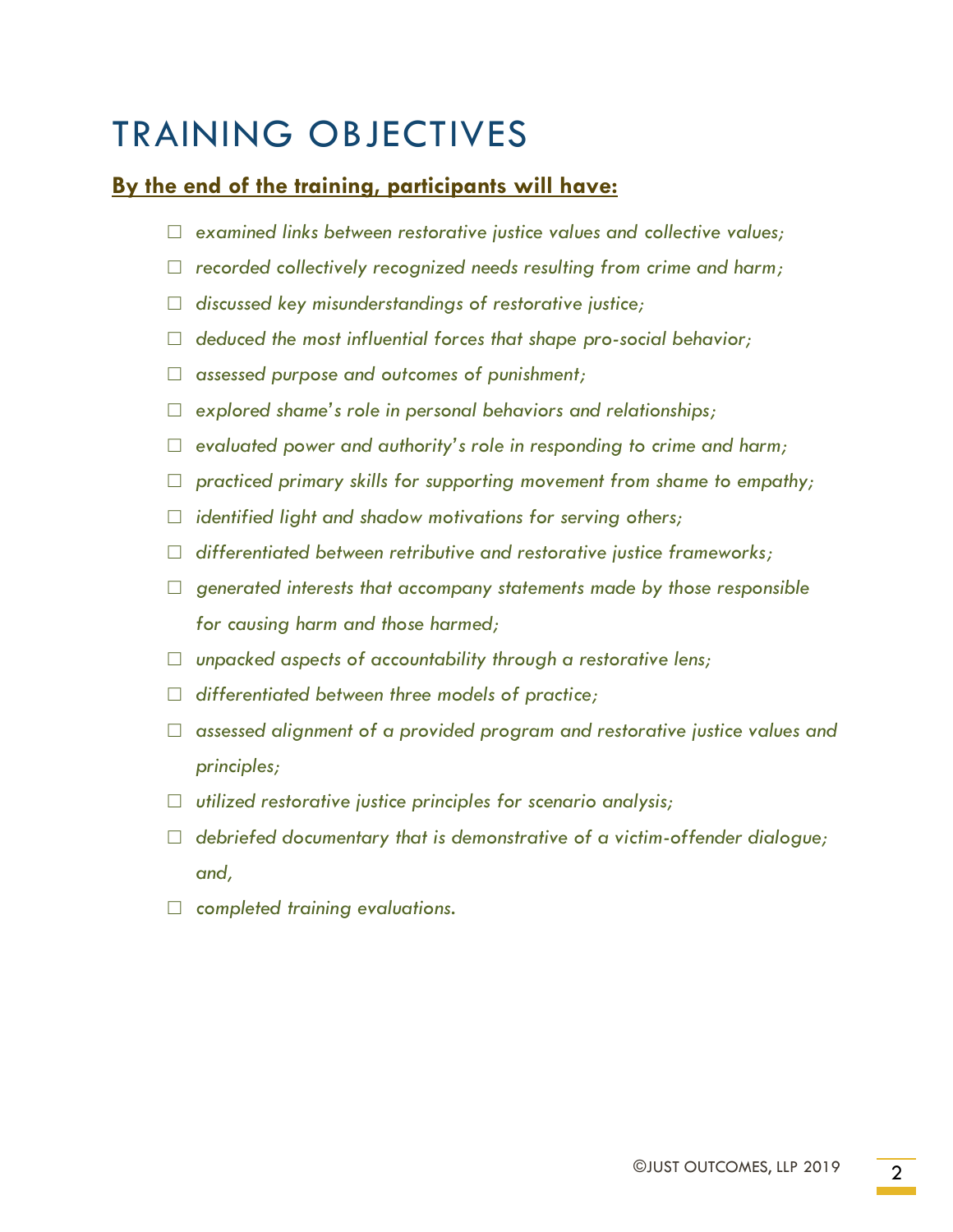# TASK AGENDA – DAY 1

## Opening and Introductions

| Task $1:$ | INTRODUCTION OF TRAINER AND TRAINING | PAGES 2-4 |
|-----------|--------------------------------------|-----------|
| Task $2:$ | PARTICIPANT INTRODUCTIONS            |           |
| Task $3:$ | EXPLORATION OF PARTICIPANT VALUES    | PAGE 5    |
| Task 4:   | PRINCIPLES OF ENGAGED LISTENING      | PAGE 6    |

## Emergent Needs in the Aftermath of Crime and Harm

| Task $5:$ | <b>DEFINING JUSTICE</b> | <b>EXERCISE</b> |
|-----------|-------------------------|-----------------|
| Task 6:   | Stakeholder Needs       | PAGE 7          |
| Task $7:$ | Trauma-Informed Justice | PAGE 8          |

## Misunderstandings of Restorative Justice

| Task 8: | Review What Restorative Justice is not | <b>PAGES 9-10</b> |
|---------|----------------------------------------|-------------------|
|         |                                        |                   |

## Philosophical and Skills Foundations

### Punishment and Shame

| Task $9:$  | EXPLORING CAUSES OF PRO-SOCIAL BEHAVIOR | EXFRCISE           |
|------------|-----------------------------------------|--------------------|
| Task $10:$ | CRITICAL ASSESSMENT OF PUNISHMENT       | <b>PAGES 11-12</b> |
| Task $11:$ | The Roif of Shame                       | <b>PAGES 13-14</b> |

### Power and Authority

| Task $12:$ | <b>DEFINING POWER</b>  | PAGE 15     |
|------------|------------------------|-------------|
| Task $13:$ | - Sources of Power     | Pages 15-16 |
| Task $14:$ | Styles of Intervention | PAGE 17     |

### Skills for Talking about Harm and Repair

| Task 15: | WTF - A FRAMEWORK FOR DISCUSSING BEHAVIORS | PAGE 18            |
|----------|--------------------------------------------|--------------------|
| Task 16: | <b>BEHAVIOR OBSERVATION</b>                | PAGE 19            |
| Task 17: | <b>WORK TO UNDERSTAND</b>                  | PAGE 20            |
| Task 18: | <b>ENGAGED LISTENING SKILLS</b>            | <b>PAGES 21-23</b> |
| Task 19: | <b>TALK IMPACTS</b>                        | <b>PAGES 24-25</b> |
| Task 20: | <b>FIND SOLUTIONS</b>                      | PAGE 26            |

## Closing Day 1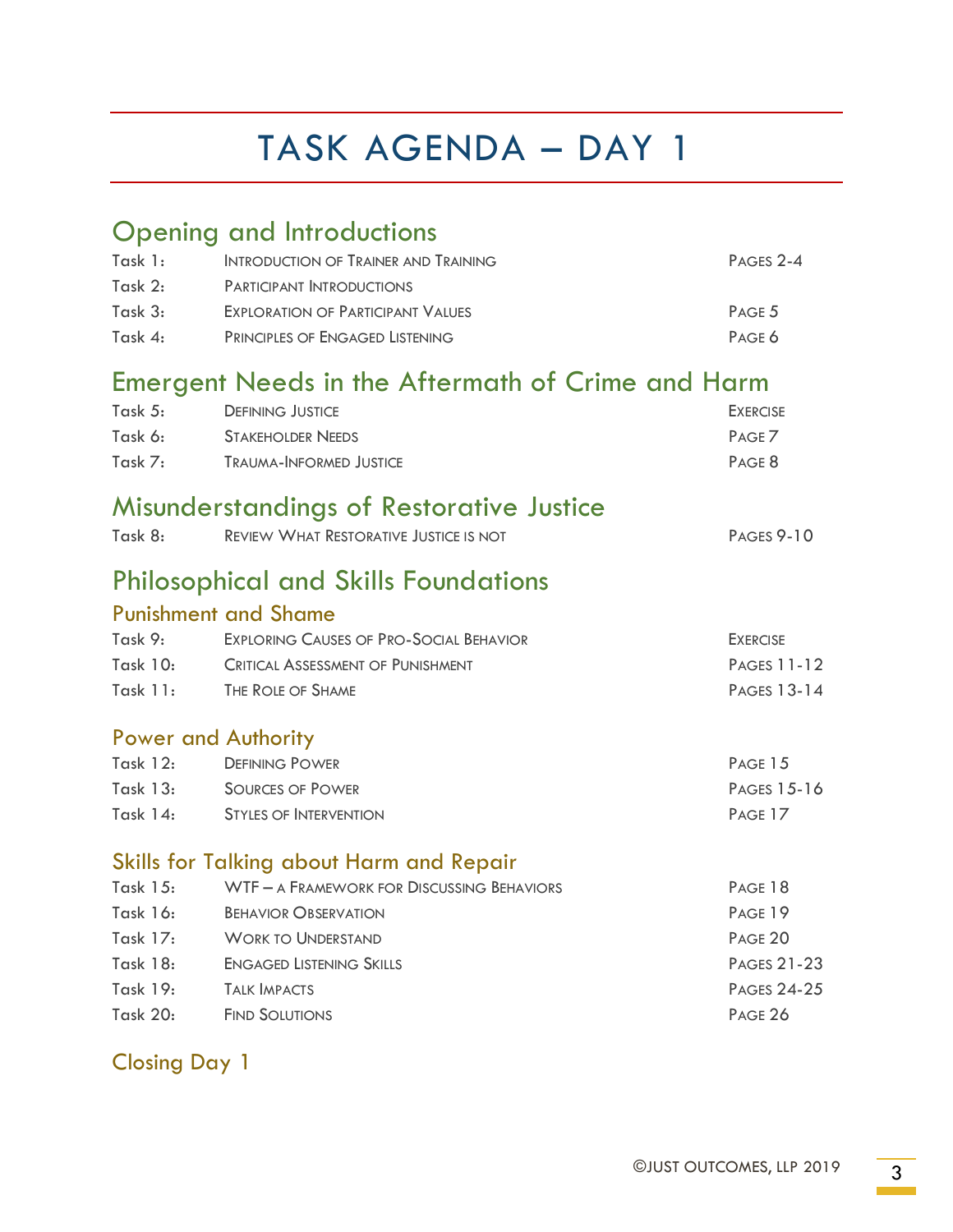# TASK AGENDA – DAY 2

## Opening Day 2

Task 21: EXPLORING LIGHT AND SHADOW MOTIVATIONS

## Restorative Justice

| Task 22:        | <b>COMPARATIVE REVIEW OF RETRIBUTIVE AND RESTORATIVE JUSTICE</b> | PAGE 27            |
|-----------------|------------------------------------------------------------------|--------------------|
| Task 23:        | <b>RESTORATIVE JUSTICE OVERVIEW</b>                              | PAGE 28            |
| Task 24:        | <b>RESTORATIVE JUSTICE PRINCIPLES</b>                            | <b>PAGES 29-30</b> |
| Task $25:$      | <b>UNCOVERING INTERESTS</b>                                      | PAGE 31            |
| Task 26:        | <b>MEANINGFUL ACCOUNTABILITY</b>                                 | PAGE 32            |
| Task 27:        | <b>MODELS OF PRACTICE</b>                                        | <b>PAGES 33-34</b> |
| Task 28:        | <b>APPLYING THE PRINCIPLES</b>                                   | <b>PAGES 35-36</b> |
| <b>Task 29:</b> | <b>KEY INDICATORS OF RESTORATIVE JUSTICE</b>                     | PAGE 37            |
|                 |                                                                  |                    |

## **Closing**

Task 30: WRAP-UP Task 31: EVALUATIONS **EXALUATIONS**